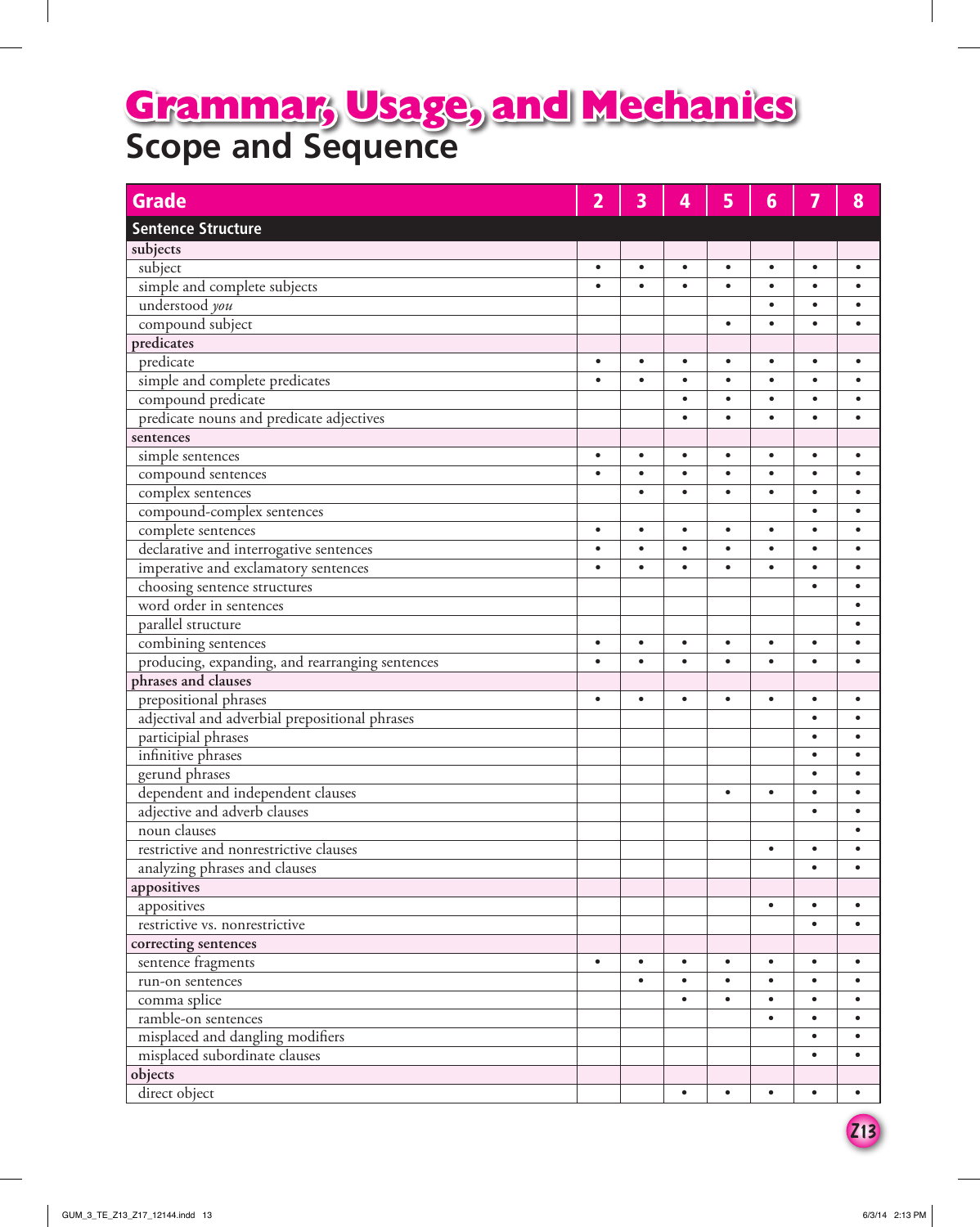| <b>Scope and Sequence (continued)</b>        |                |           |           |           |           |           |           |
|----------------------------------------------|----------------|-----------|-----------|-----------|-----------|-----------|-----------|
| <b>Grade</b>                                 | $\overline{2}$ | 3         | 4         | 5         | 6         | 7         | 8         |
| <b>Sentence Structure (continued)</b>        |                |           |           |           |           |           |           |
| indirect object                              |                |           |           | $\bullet$ | $\bullet$ | $\bullet$ |           |
| object of the preposition                    |                |           |           | $\bullet$ | $\bullet$ | $\bullet$ |           |
| object complement                            |                |           |           |           |           |           |           |
| <b>Parts of Speech</b>                       |                |           |           |           |           |           |           |
| nouns                                        |                |           |           |           |           |           |           |
| concrete vs. abstract nouns                  | $\bullet$      | $\bullet$ | $\bullet$ | $\bullet$ | $\bullet$ | $\bullet$ | $\bullet$ |
| common nouns, proper nouns                   | $\bullet$      | $\bullet$ | $\bullet$ | $\bullet$ | $\bullet$ | $\bullet$ | $\bullet$ |
| singular and plural nouns                    | $\bullet$      | $\bullet$ | $\bullet$ | $\bullet$ | $\bullet$ | $\bullet$ | ٠         |
| irregular plural nouns                       | $\bullet$      | $\bullet$ | $\bullet$ | $\bullet$ | $\bullet$ | $\bullet$ | $\bullet$ |
| possessive nouns                             | $\bullet$      | $\bullet$ | $\bullet$ | $\bullet$ | $\bullet$ | $\bullet$ | $\bullet$ |
| collective nouns                             | $\bullet$      | $\bullet$ | $\bullet$ | $\bullet$ | $\bullet$ | $\bullet$ | ٠         |
| verbs                                        |                |           |           |           |           |           |           |
| action verbs and linking verbs               | $\bullet$      | $\bullet$ | $\bullet$ | $\bullet$ | $\bullet$ | $\bullet$ | $\bullet$ |
| simple tense (present, past, future)         | $\bullet$      | $\bullet$ | $\bullet$ | $\bullet$ | $\bullet$ | $\bullet$ | ٠         |
| irregular verbs                              | $\bullet$      | $\bullet$ | $\bullet$ | $\bullet$ | $\bullet$ | $\bullet$ | $\bullet$ |
| perfect tenses (present, past, future)       |                |           |           | $\bullet$ | $\bullet$ | $\bullet$ | $\bullet$ |
| progressive forms (present, past, future)    |                |           | $\bullet$ | $\bullet$ | $\bullet$ | $\bullet$ | $\bullet$ |
| main verbs and helping (auxiliary) verbs     |                |           | $\bullet$ | $\bullet$ | $\bullet$ | $\bullet$ | $\bullet$ |
| modal auxililaries                           |                |           | $\bullet$ | $\bullet$ | $\bullet$ | $\bullet$ | $\bullet$ |
| transitive and intransitive verbs            |                |           |           |           |           | $\bullet$ | $\bullet$ |
| active and passive voice                     |                |           |           |           | $\bullet$ | $\bullet$ | $\bullet$ |
| shifts in verb tense                         |                |           |           | $\bullet$ | $\bullet$ | $\bullet$ | $\bullet$ |
| shifts in verb voice                         |                |           |           |           |           |           | $\bullet$ |
| verb moods                                   |                |           |           |           |           |           | $\bullet$ |
| shifts in verb moods                         |                |           |           |           |           |           | $\bullet$ |
| verbals                                      |                |           |           |           |           |           |           |
| gerunds                                      |                |           |           |           |           | $\bullet$ | $\bullet$ |
| participles                                  |                |           |           |           |           | $\bullet$ | $\bullet$ |
| infinitives                                  |                |           |           |           |           | $\bullet$ |           |
| pronouns                                     |                |           |           |           |           |           |           |
| personal pronouns                            | $\bullet$      | $\bullet$ | ٠         | ٠         | ٠         | $\bullet$ | $\bullet$ |
| reflexive pronouns                           | $\bullet$      | $\bullet$ | $\bullet$ | $\bullet$ | $\bullet$ | $\bullet$ | $\bullet$ |
| intensive pronouns                           |                |           |           |           | $\bullet$ | $\bullet$ | $\bullet$ |
| demonstrative pronouns                       |                | $\bullet$ |           |           | $\bullet$ | $\bullet$ | $\bullet$ |
| interrogative pronouns                       |                |           |           |           |           | $\bullet$ | $\bullet$ |
| subject pronouns/subjective case pronouns    | $\bullet$      | $\bullet$ | $\bullet$ | $\bullet$ | $\bullet$ | $\bullet$ | $\bullet$ |
| object pronouns/objective case pronouns      | $\bullet$      | $\bullet$ | $\bullet$ | $\bullet$ | $\bullet$ | $\bullet$ | $\bullet$ |
| possessive pronouns/possessive case pronouns | $\bullet$      | $\bullet$ | $\bullet$ | $\bullet$ | $\bullet$ | $\bullet$ | $\bullet$ |
| indefinite pronouns                          | $\bullet$      | $\bullet$ | $\bullet$ | $\bullet$ | $\bullet$ | $\bullet$ | $\bullet$ |
| relative pronouns                            |                |           | $\bullet$ | $\bullet$ | $\bullet$ | $\bullet$ | $\bullet$ |
| adjectives                                   |                |           |           |           |           |           |           |
| adjectives                                   | $\bullet$      | $\bullet$ | $\bullet$ | $\bullet$ | $\bullet$ | $\bullet$ | $\bullet$ |
| order of adjectives                          |                |           | $\bullet$ | $\bullet$ | $\bullet$ | $\bullet$ | $\bullet$ |
| demonstrative adjectives                     | $\bullet$      | $\bullet$ | $\bullet$ | $\bullet$ | $\bullet$ | $\bullet$ | $\bullet$ |
| proper adjectives                            |                |           |           | $\bullet$ | $\bullet$ | $\bullet$ | $\bullet$ |
| comparative and superlative adjectives       |                | $\bullet$ | $\bullet$ | $\bullet$ | $\bullet$ | $\bullet$ | $\bullet$ |
| coordinate adjectives                        |                |           |           |           |           | $\bullet$ | $\bullet$ |
| absolute adjectives                          |                |           |           |           |           | $\bullet$ | $\bullet$ |
| adverbs                                      |                |           |           |           |           |           |           |
| adverbs                                      | $\bullet$      | $\bullet$ | $\bullet$ | $\bullet$ | $\bullet$ | $\bullet$ | $\bullet$ |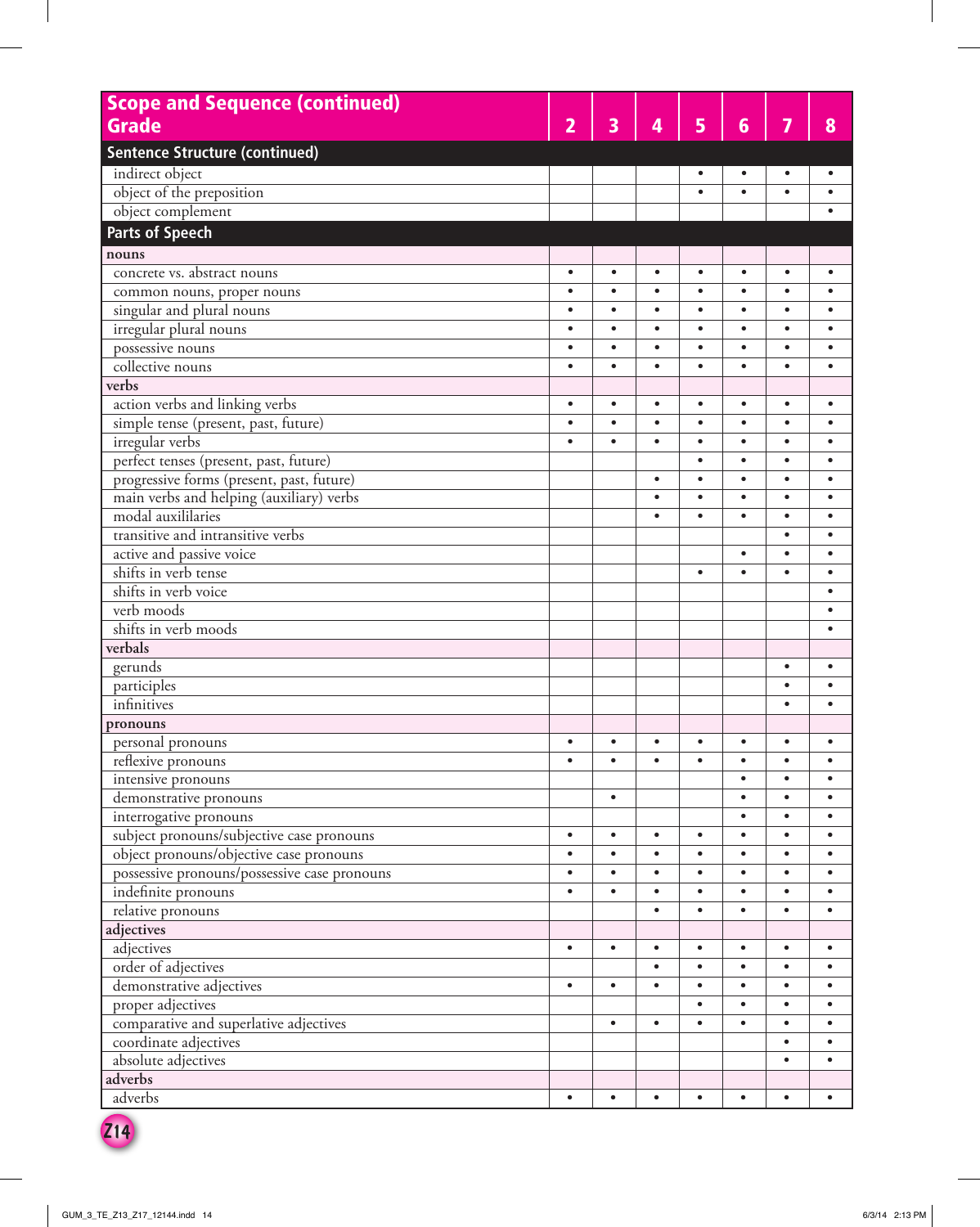| <b>Scope and Sequence (continued)</b>        |                |           |           |           |                 |           |           |
|----------------------------------------------|----------------|-----------|-----------|-----------|-----------------|-----------|-----------|
| <b>Grade</b>                                 | $\overline{2}$ | 3         | 4         | 5         | $6\phantom{1}6$ | 7         | 8         |
|                                              |                |           |           |           |                 |           |           |
| <b>Parts of Speech (continued)</b>           |                |           |           |           |                 |           |           |
| comparative and superlative adverbs          |                | $\bullet$ | $\bullet$ | $\bullet$ | $\bullet$       | $\bullet$ |           |
| relative adverbs                             |                |           | $\bullet$ | $\bullet$ | $\bullet$       | $\bullet$ |           |
| conjunctions                                 |                |           |           |           |                 |           |           |
| coordinating conjunctions                    | $\bullet$      | $\bullet$ | $\bullet$ | $\bullet$ | $\bullet$       | $\bullet$ | $\bullet$ |
| subordinating conjunctions                   |                | $\bullet$ | $\bullet$ | $\bullet$ | $\bullet$       | $\bullet$ |           |
| correlative conjunctions                     |                |           |           | $\bullet$ | $\bullet$       | $\bullet$ |           |
| prepositions                                 | $\bullet$      | $\bullet$ | $\bullet$ | $\bullet$ |                 |           |           |
| interjections                                |                |           |           | $\bullet$ | $\bullet$       | $\bullet$ |           |
| <b>Usage</b>                                 |                |           |           |           |                 |           |           |
| homophones                                   |                |           |           |           |                 |           |           |
| your and you're                              |                | $\bullet$ | $\bullet$ | $\bullet$ | $\bullet$       | $\bullet$ | $\bullet$ |
| their, they're, there; its and it's          | $\bullet$      | $\bullet$ | $\bullet$ | $\bullet$ | $\bullet$       | $\bullet$ |           |
| whose and $who's$                            |                |           |           |           | $\bullet$       | $\bullet$ |           |
| to, two, too                                 |                |           | $\bullet$ | $\bullet$ |                 | $\bullet$ |           |
| than and then                                |                |           |           |           |                 | $\bullet$ |           |
| problem words                                |                |           |           |           |                 |           |           |
| myself and yourself                          | $\bullet$      |           |           |           |                 |           |           |
| very and real                                |                |           |           | $\bullet$ |                 |           |           |
| good and well                                |                |           | $\bullet$ |           | $\bullet$       |           |           |
| who and whom                                 |                |           |           |           |                 | $\bullet$ | $\bullet$ |
| doesn't and don't                            |                |           | $\bullet$ |           | $\bullet$       | $\bullet$ |           |
| learn and teach                              |                |           |           | $\bullet$ |                 |           |           |
| set and sit                                  |                |           |           | $\bullet$ |                 | $\bullet$ | $\bullet$ |
| like, you know, go, and all                  |                |           |           |           | $\bullet$       | $\bullet$ |           |
| who, which, and that                         |                |           |           | $\bullet$ | $\bullet$       | $\bullet$ |           |
| leave, let, rise, and raise                  |                |           |           |           |                 | $\bullet$ |           |
| lie and lay                                  |                |           |           |           |                 | $\bullet$ |           |
| less and fewer; over and more than           |                |           |           |           |                 |           |           |
| determiners                                  |                |           |           |           |                 |           |           |
| articles: a and an                           | $\bullet$      | $\bullet$ |           | $\bullet$ |                 |           |           |
| demonstratives: this, that, these, those     | ٠              |           |           | ٠         |                 |           |           |
| recognizing variations from standard English |                |           |           |           |                 | $\bullet$ |           |
| <b>Grammar</b>                               |                |           |           |           |                 |           |           |
| pronouns                                     |                |           |           |           |                 |           |           |
| subject and object pronouns                  | $\bullet$      | $\bullet$ | $\bullet$ | $\bullet$ | $\bullet$       | $\bullet$ | $\bullet$ |
| pronouns in pairs                            | $\bullet$      | $\bullet$ | $\bullet$ | $\bullet$ | $\bullet$       | $\bullet$ | $\bullet$ |
| I and me                                     | $\bullet$      | $\bullet$ |           | $\bullet$ |                 | $\bullet$ | $\bullet$ |
| pronoun-antecedent agreement                 |                | $\bullet$ | $\bullet$ | $\bullet$ | $\bullet$       | $\bullet$ | $\bullet$ |
| correcting vague pronouns                    |                |           |           |           | $\bullet$       | $\bullet$ | $\bullet$ |
| shifts in number and person                  |                |           |           |           | $\bullet$       | $\bullet$ | $\bullet$ |
| avoiding extra pronouns                      |                |           |           |           |                 | $\bullet$ | $\bullet$ |
| verbs                                        |                |           |           |           |                 |           |           |
| subject-verb agreement                       | $\bullet$      | $\bullet$ | $\bullet$ | $\bullet$ | $\bullet$       | $\bullet$ | $\bullet$ |
| subject-verb agreement (special cases)       |                |           |           |           |                 | $\bullet$ | $\bullet$ |
| using helping (auxiliary) verbs              | $\bullet$      | $\bullet$ | $\bullet$ | $\bullet$ | $\bullet$       | $\bullet$ | $\bullet$ |
| using modal auxiliaries                      |                |           | $\bullet$ | $\bullet$ | $\bullet$       | $\bullet$ | $\bullet$ |
| agreement with compound subjects             |                |           |           |           | $\bullet$       | $\bullet$ | $\bullet$ |
| negatives                                    |                |           |           |           |                 |           |           |
| avoiding double negatives                    |                | $\bullet$ | $\bullet$ | $\bullet$ | $\bullet$       | $\bullet$ | $\bullet$ |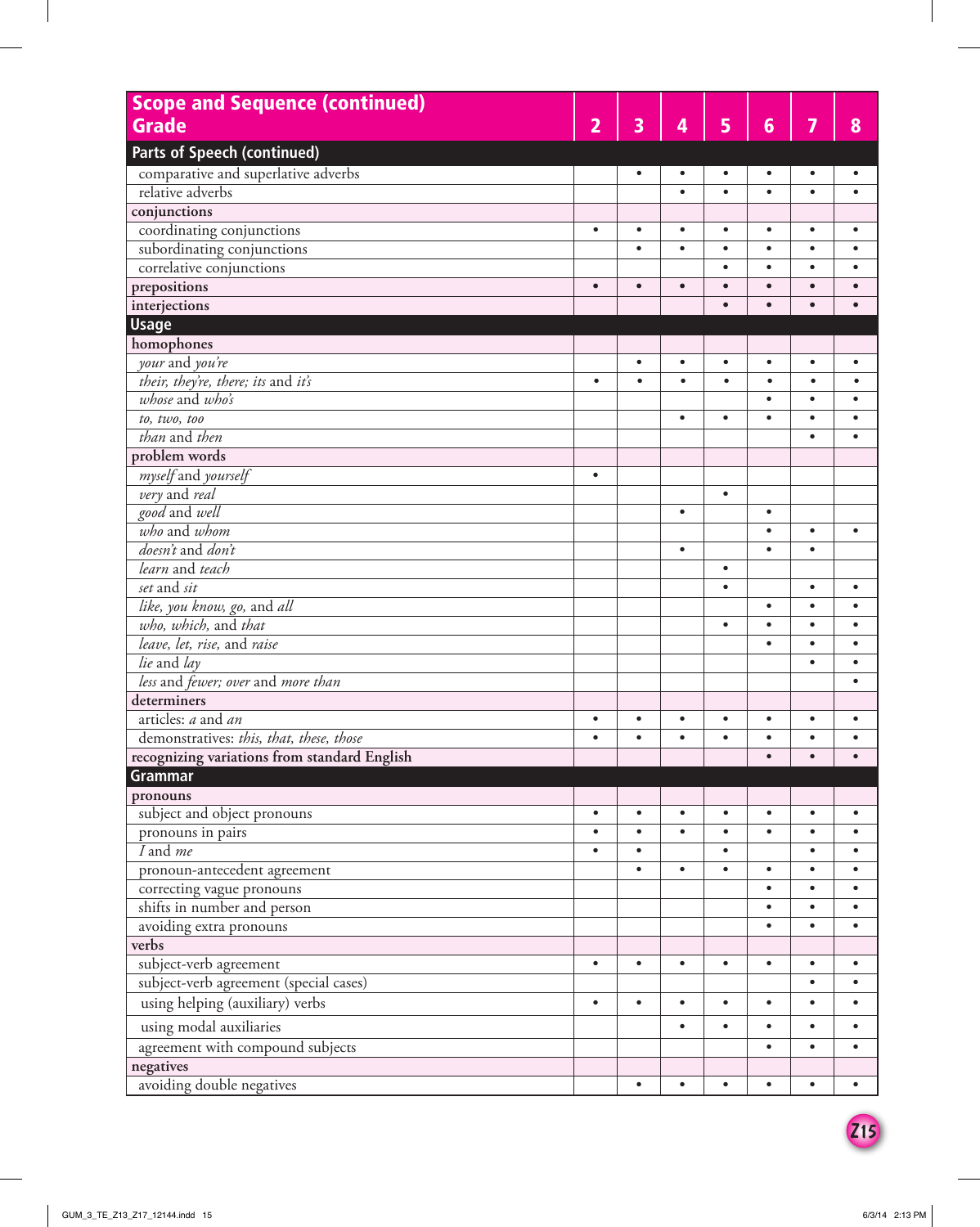| <b>Scope and Sequence (continued)</b>                                |                |                         |           |           |                 |           |           |
|----------------------------------------------------------------------|----------------|-------------------------|-----------|-----------|-----------------|-----------|-----------|
| Grade                                                                | $\overline{2}$ | $\overline{\mathbf{3}}$ | 4         | 5         | $6\phantom{1}6$ | 7         | 8         |
| <b>Mechanics</b>                                                     |                |                         |           |           |                 |           |           |
|                                                                      |                |                         |           |           |                 |           |           |
| punctuation                                                          |                |                         |           |           |                 |           |           |
| end marks (question mark, period, exclamation point)                 | $\bullet$      | $\bullet$               | $\bullet$ | $\bullet$ | $\bullet$       | $\bullet$ | $\bullet$ |
| with items in a series                                               | $\bullet$      | $\bullet$               | $\bullet$ | $\bullet$ | $\bullet$       | $\bullet$ | $\bullet$ |
| titles                                                               |                |                         |           |           |                 |           |           |
| books                                                                | $\bullet$      | $\bullet$               | $\bullet$ | $\bullet$ | $\bullet$       | $\bullet$ | $\bullet$ |
| movies, songs, stories, poems, CDs, DVDs                             |                |                         | $\bullet$ | $\bullet$ | $\bullet$       | $\bullet$ | $\bullet$ |
| newspapers and magazines                                             |                |                         |           |           | $\bullet$       | $\bullet$ | ٠         |
| capitalization                                                       |                |                         |           |           |                 |           |           |
| people's names                                                       | $\bullet$      | $\bullet$               | $\bullet$ | $\bullet$ | $\bullet$       | $\bullet$ | $\bullet$ |
| titles of respect                                                    | $\bullet$      | $\bullet$               | $\bullet$ | $\bullet$ | $\bullet$       | $\bullet$ | $\bullet$ |
| geographic names                                                     | $\bullet$      | $\bullet$               | $\bullet$ | $\bullet$ | $\bullet$       | $\bullet$ | $\bullet$ |
| holidays                                                             | $\bullet$      | $\bullet$               | $\bullet$ | $\bullet$ | $\bullet$       | $\bullet$ | $\bullet$ |
| product names                                                        | $\bullet$      | $\bullet$               | $\bullet$ | $\bullet$ | $\bullet$       | $\bullet$ | $\bullet$ |
| dates: month, day                                                    | $\bullet$      | $\bullet$               | $\bullet$ | $\bullet$ | $\bullet$       | $\bullet$ | $\bullet$ |
| sentences                                                            | $\bullet$      | $\bullet$               | $\bullet$ | $\bullet$ | $\bullet$       | $\bullet$ | $\bullet$ |
| titles of works                                                      | $\bullet$      | $\bullet$               | $\bullet$ | $\bullet$ | $\bullet$       | $\bullet$ | $\bullet$ |
| proper nouns                                                         | $\bullet$      | $\bullet$               | $\bullet$ | $\bullet$ | $\bullet$       | $\bullet$ | $\bullet$ |
| abbreviations of proper nouns                                        | $\bullet$      | $\bullet$               | $\bullet$ | $\bullet$ | $\bullet$       | $\bullet$ | $\bullet$ |
| proper adjectives                                                    |                |                         |           | $\bullet$ | $\bullet$       | $\bullet$ | $\bullet$ |
| direct quotes                                                        | $\bullet$      | $\bullet$               | $\bullet$ | $\bullet$ | $\bullet$       | $\bullet$ | $\bullet$ |
| abbreviations                                                        |                |                         |           |           |                 |           |           |
| titles of respect, initials                                          | $\bullet$      | $\bullet$               | $\bullet$ | $\bullet$ | $\bullet$       | $\bullet$ | $\bullet$ |
| streets, cities, states, countries                                   | $\bullet$      | $\bullet$               | $\bullet$ | $\bullet$ | $\bullet$       | $\bullet$ | $\bullet$ |
| month, day                                                           |                |                         |           |           |                 | $\bullet$ | $\bullet$ |
| kinds of business                                                    |                |                         |           | $\bullet$ |                 | $\bullet$ | $\bullet$ |
| acronyms                                                             |                |                         |           |           |                 |           | $\bullet$ |
| commas                                                               |                |                         |           |           |                 |           |           |
| in a series                                                          | $\bullet$      | $\bullet$               | $\bullet$ | $\bullet$ | $\bullet$       | $\bullet$ | $\bullet$ |
| in addresses                                                         |                | $\bullet$               | $\bullet$ | $\bullet$ | $\bullet$       | $\bullet$ | $\bullet$ |
| after introductory words (ie., yes and no) and introductory elements |                | $\bullet$               | $\bullet$ | $\bullet$ | $\bullet$       | $\bullet$ | $\bullet$ |
| with tag questions                                                   |                |                         |           |           |                 |           |           |
| to indicate direct address                                           |                |                         | $\bullet$ | $\bullet$ | $\bullet$       | $\bullet$ | $\bullet$ |
| in compound sentences                                                | $\bullet$      | $\bullet$               | $\bullet$ | $\bullet$ | $\bullet$       | $\bullet$ | $\bullet$ |
| in dialogue                                                          |                | $\bullet$               | $\bullet$ | $\bullet$ | $\bullet$       | $\bullet$ | $\bullet$ |
| in direct quotations                                                 | $\bullet$      | $\bullet$               | $\bullet$ | $\bullet$ | $\bullet$       | $\bullet$ | $\bullet$ |
| to mark direct speech                                                |                |                         | $\bullet$ | $\bullet$ | $\bullet$       | $\bullet$ | $\bullet$ |
| to mark quotations from a text                                       |                |                         | $\bullet$ | $\bullet$ |                 | $\bullet$ | $\bullet$ |
| in greetings and closings (letters and e-mails)                      | $\bullet$      | $\bullet$               | $\bullet$ | $\bullet$ | $\bullet$       | $\bullet$ | $\bullet$ |
| with nonrestrictive elements                                         |                |                         |           |           | $\bullet$       | $\bullet$ | $\bullet$ |
| with coordinate adjectives                                           |                |                         |           |           |                 | $\bullet$ | $\bullet$ |
| semicolons                                                           |                |                         |           |           |                 |           |           |
| in compound sentences                                                |                |                         | $\bullet$ | $\bullet$ | $\bullet$       | $\bullet$ | $\bullet$ |
| colons                                                               |                |                         |           |           |                 |           |           |
| to separate independent clauses                                      |                |                         |           |           | $\bullet$       | $\bullet$ | $\bullet$ |
| before lists                                                         |                |                         |           |           | $\bullet$       | $\bullet$ | $\bullet$ |
| in dialogue                                                          |                |                         |           |           |                 | $\bullet$ | $\bullet$ |
| after an introductory phrase                                         |                |                         |           |           |                 | $\bullet$ | $\bullet$ |
| in business letters                                                  |                |                         |           |           | $\bullet$       | $\bullet$ | $\bullet$ |
|                                                                      |                |                         |           |           |                 | $\bullet$ | $\bullet$ |
| in expressions of time                                               |                |                         |           |           |                 |           |           |